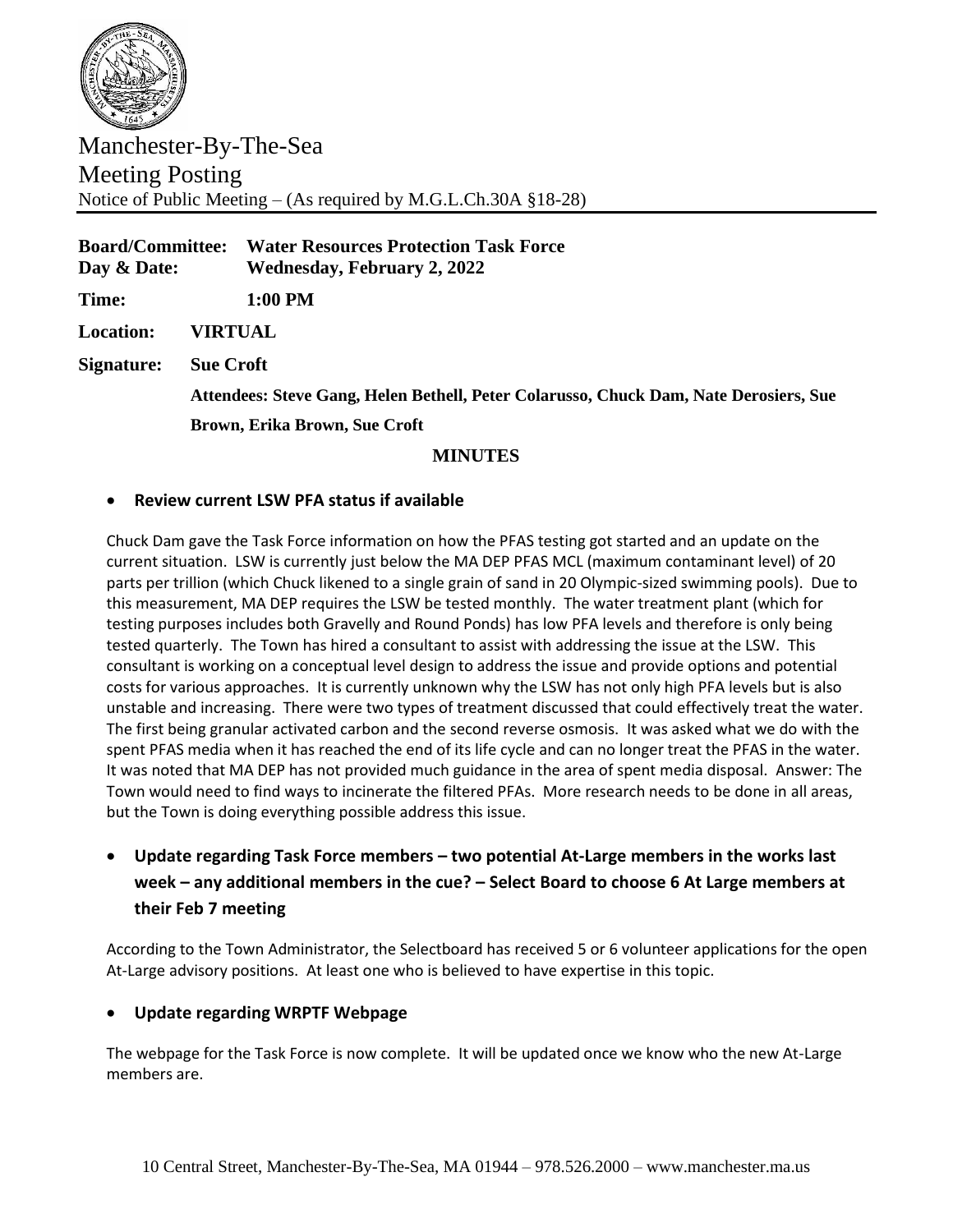# • **Report from conversation with Senator Tarr regarding North Shore Water Resilience project**

Several members of the Task Force met this week via Zoom with Senator Tarr to talk about water protection and resiliency. Some of the topics addressed were:

- $\circ$  Potential for increased regional approach It was noted during today's discussion, will be challenging with each town having small and fairly incompatible water systems. Also noted was the fact that this is still an important approach (regionalization) given that watersheds are not confined by town boundaries. It was also mentioned that Hamilton has received a grant from the DEP to look at neighboring towns for water supply and although our water supply will likely sustain MBTS, it is unlikely that we would be able to provide water to other towns.
- $\circ$  Recharge Challenges noted today was the fact that often water that is used from watersheds ends up in wastewater system that empty into the ocean (in our case, the outfall extends out of the harbor just short of Misery Island) and thereby do not recharge the watershed. There was discussion about how the Town has done studies that touched on the subject but primarily focused on the option of pumping our wastewater to Beverly or Gloucester which does not address groundwater recharge and were cost prohibitive at the time. Groundwater recharge requires specific soil/subsurface conditions that can accept the recharge; it was noted that Manchester generally has high groundwater and lots of ledge which are not conducive to groundwater recharge.
- $\circ$  Funding Sources the Senator during our meeting on Mon pointed us toward several funding sources which will be reviewed by the Task Force. Apparently, there is new federal funding coming down the pipeline that the State will have access to.

# • **Discuss risks to watershed from development proposed at 133 Essex Street, Hamilton**

Steve Gang participated in Hamilton's recent Town Planning meeting where this new development was being considered. It appears to be highly contested by residents due to watershed concerns. More research is needed and has been requested to address public concerns about the impact of this development on the watershed (including the 7 months of blasting that will apparently be required). Members of the Task Force have requested to Hamilton that MBTS be more involved in the decision-making going forward. Opponents to this development have hired engineers to study the impact on the watershed.

# • **Review rough draft Citizens Survey**

Although we were unable to review a draft of this as it was not available during today's meeting, we did review the purpose of the survey which is to gauge MBTS residents' knowledge and concern about waterrelated issues. Additionally, the Task Force was hoping to generate some interest from residents with regards to water.

# • **Kick-off meeting status update:**

- o **Date –** there is a Doodle Survey being circulated to gather availability from Task Force members to find a date that works best for most.
- o **Agenda –** the agenda will cover expectations of Task Force members, identify roles and responsibilities, outline the goals of the task force, identify how often to meet, etc.